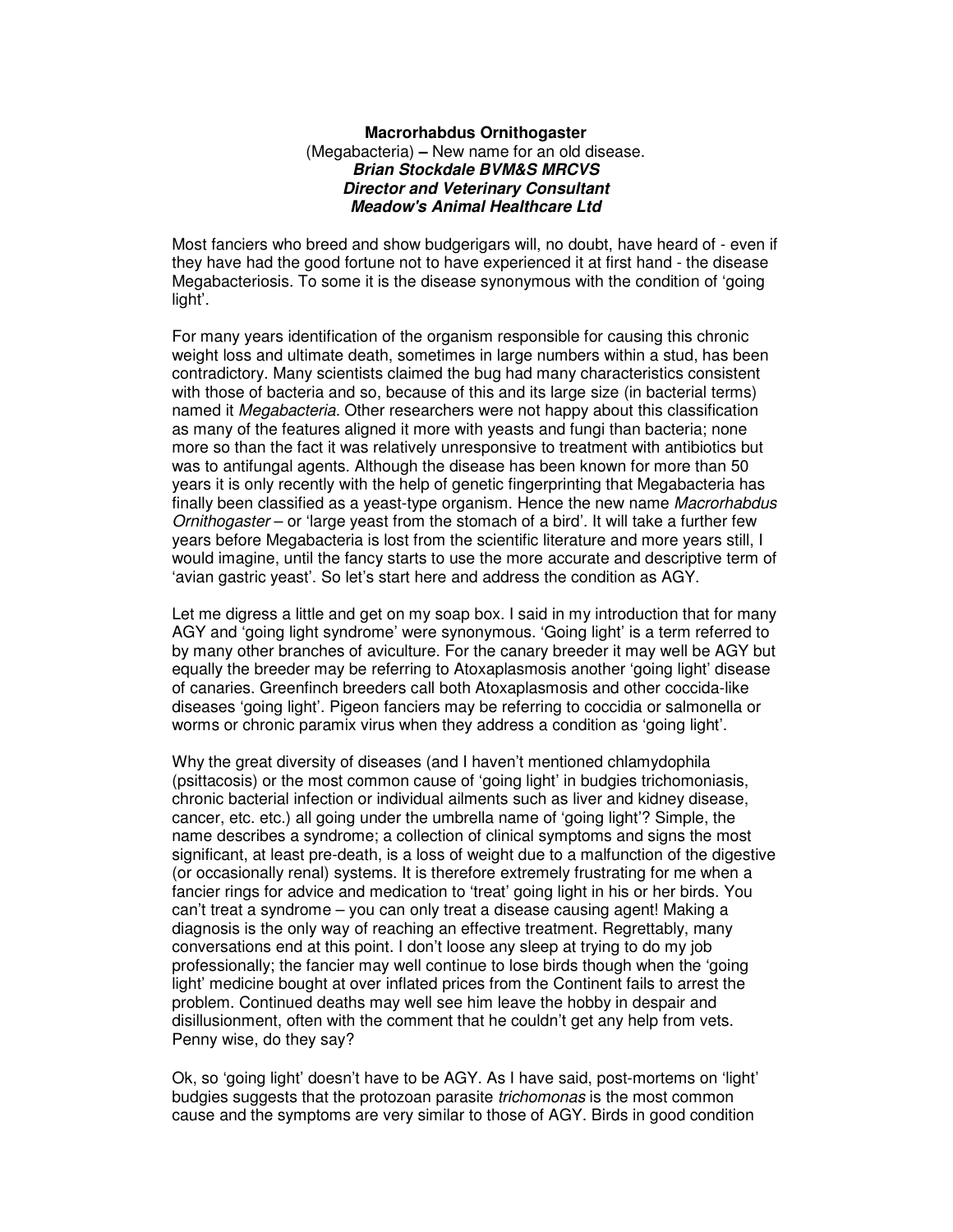suddenly become fluffed up, lethargic, and severely depressed. Slimy seeds may be regurgitated leaving a visible smear on the bird's face or head. Many birds appear to eat frantically, but no food is actually consumed. They often spend lots of time at the feeding bowl or station but tend to grind up the seed or pellets, but don't actually consume any food. Palpation will show the crop to be empty. Some birds stretch their necks up in the air or mouth-gag repeatedly, appearing to have trouble either swallowing or regurgitating. This may be due to colic-type discomfort although it is hard to assess this, or an accumulation of mucous perhaps. The droppings are scant and dark green to brown/black in colour, with very little white colour (urates).The dark colour is due to the increased concentration of bile pigments and possibly digested blood from gastric ulcers. Affected birds invariably lose body weight with the breast muscles wasting away and the keel becoming prominent on the chest. In the last stages of the disease, no subcutaneous fat can be found and the muscles have atrophied and wasted away. Birds may die within a few days but more usually the disease takes a chronic form. Birds become progressively more emaciated and debilitated over a number of weeks or months and eventually die. Occasionally individual birds may appear to recover but then relapse weeks or months later to ultimately succumb.

How does AGY work? Although AGY can be found in all areas of the digestive tract, it has a preferential liking for colonising a very specific part of the avian digestive system – the junction between the stomach (proventriculus) and the gizzard (ventriculus). Here, the acidity of the digesta is to its liking and it invades the gut wall destroying the lining, interfering with gastric secretions and with it, the bird's ability to digest and absorb food. This ultimately gives rise to the emaciation observed. Disruption of digestive function is presumably responsible for the strange 'non-eating' behaviour and the bird eventually starves to death.

Diagnosis of AGY is made by identifying the yeast on slides made at post-mortem or from faeces. So, once your birds have been diagnosed AGY are they inevitably doomed? No, and here is one of the big problems; it is estimated that anything up to 50% of 'healthy' budgies carry AGY as part of their gut flora.(The jury is still out as to whether the presence of AGY is normal or whether the bird is just able to live without it causing any problems). Identifying AGY in the faeces of a healthy bird does not necessary mean that the bird will eventually die – but equally, it doesn't mean that it won't! It would seem that AGY bides it's time until some other disease or stress to come along. These processes alter the bird's immune system allowing the yeast to gain a foot-hold and the disease process to start up. Many of these diseases have been listed above and in birds more than one disease entity at a time – intercurrent diseases- is not uncommon. Stresses can include physical ones such as going to shows or being transported; (mal)nutritional stresses; or physiological, breeding for example or overdosing with antibiotics and altering the balance of the microflora of the gut. As you will have worked out, if about half of the birds are harbouring the yeast but show no symptoms then these are the 'asymptomatic carriers' that can transfer the yeast from bird to bird or stud to stud.

So what is to be done? Prevention. Try and keep as closed a stud as you possibly can. This advice, whilst obvious, holds good for all disease problems. If you suspect AGY, the first thing should be to have an accurate diagnosis made. This involves, as I hope I have explained, as much ruling other diseases out as ruling AGY in. Once confirmed you may wish to treat. I say 'may', as treatment is not straightforward. The drug of choice (indeed the only drug that has been shown to be really effective against AGY for which resistance is not yet a problem) is the antifungal Amphotericin B. This used to be available under the trade names of Fungilin and Megabac S. Both